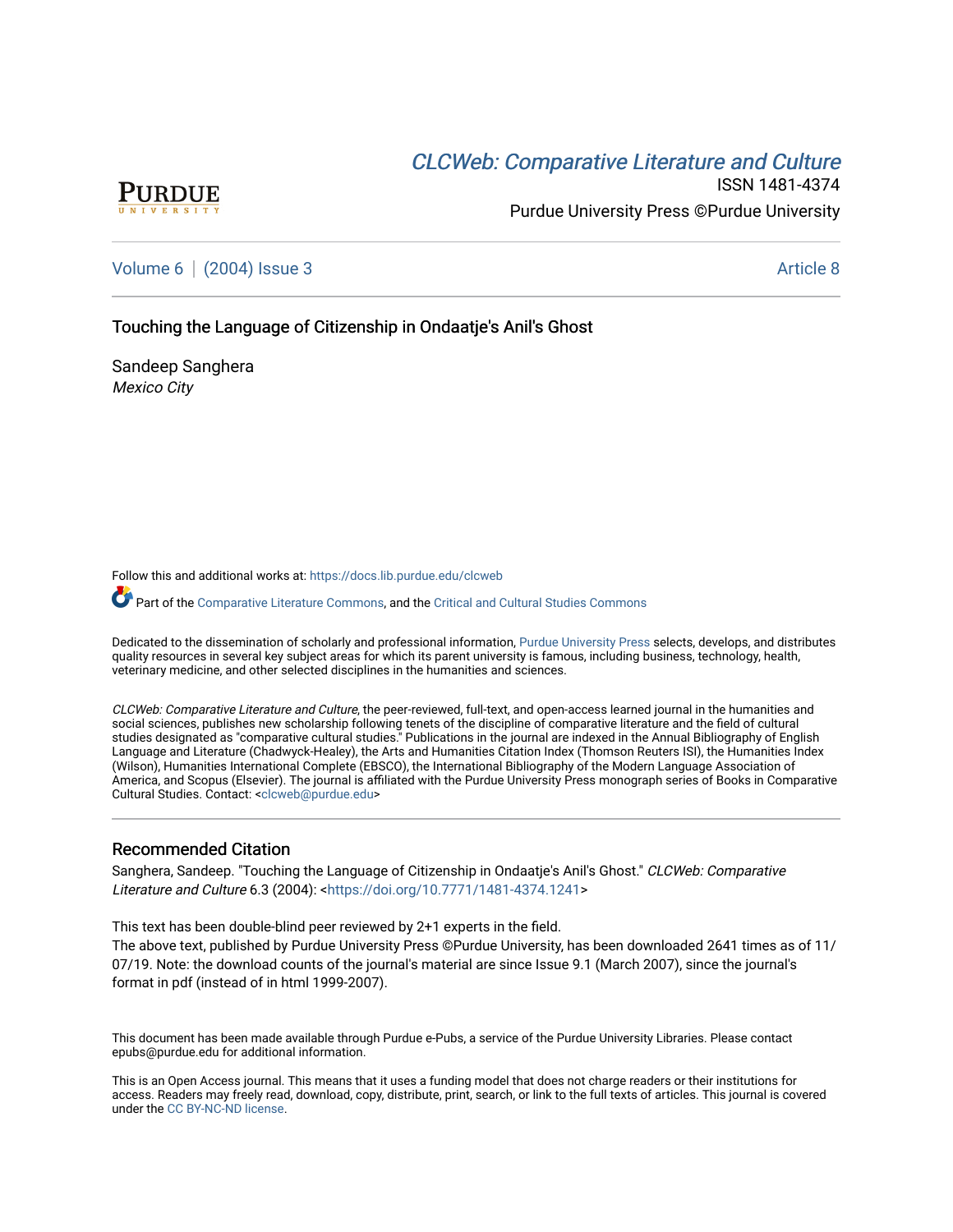# PURDUE

UNIVERSITY PRESS <http://www.thepress.purdue.edu>



ISSN 1481-4374 <http://docs.lib.purdue.edu/clcweb> Purdue University Press ©Purdue University

CLCWeb: Comparative Literature and Culture, the peer-reviewed, full-text, and open-access learned journal in the humanities and social sciences, publishes new scholarship following tenets of the discipline of comparative literature and the field of cultural studies designated as "comparative cultural studies." In addition to the publication of articles, the journal publishes review articles of scholarly books and publishes research material in its Library Series. Publications in the journal are indexed in the Annual Bibliography of English Language and Literature (Chadwyck-Healey), the Arts and Humanities Citation Index (Thomson Reuters ISI), the Humanities Index (Wilson), Humanities International Complete (EBSCO), the International Bibliography of the Modern Langua-ge Association of America, and Scopus (Elsevier). The journal is affiliated with the Purdue University Press monog-raph series of Books in Comparative Cultural Studies. Contact: <clcweb@purdue.edu>

## CLCWeb Volume 6 Issue 3 (September 2004) Article 9 Sandeep Sanghera,

"Touching the Language of Citizenship in Ondaatje's Anil's Ghost"

<http://docs.lib.purdue.edu/clcweb/vol6/iss3/9>

Contents of CLCWeb: Comparative Literature and Culture 6.3 (2004) Thematic Issue Comparative Cultural Studies and Michael Ondaatje's Writing Edited by Steven Tötösy de Zepetnek <http://docs.lib.purdue.edu/clcweb/vol6/iss3/>

Abstract: Sandeep Sanghera, in her paper "Touching the Language of Citizenship in Ondaatje's Anil's Ghost" discusses questions which make Ondaatje's novel a text about postmodern identity: who is this woman Anil who lives mostly in the West, travels on a British passport, works for an international organization, and no longer has any real ties to her first home? In the paper, these questions are examined via the languages Anil adopts and abandons in the novel. Sanghera elaborates on the question of foreign-ness represented by the protagonist of the novel; however, this foreign-ness is examined in the particular context concerning the substance of family and kinship as well as language and nation. Sanghera's analysis represents the questions and thoughts of readers who are themselves migrants between languages and homes.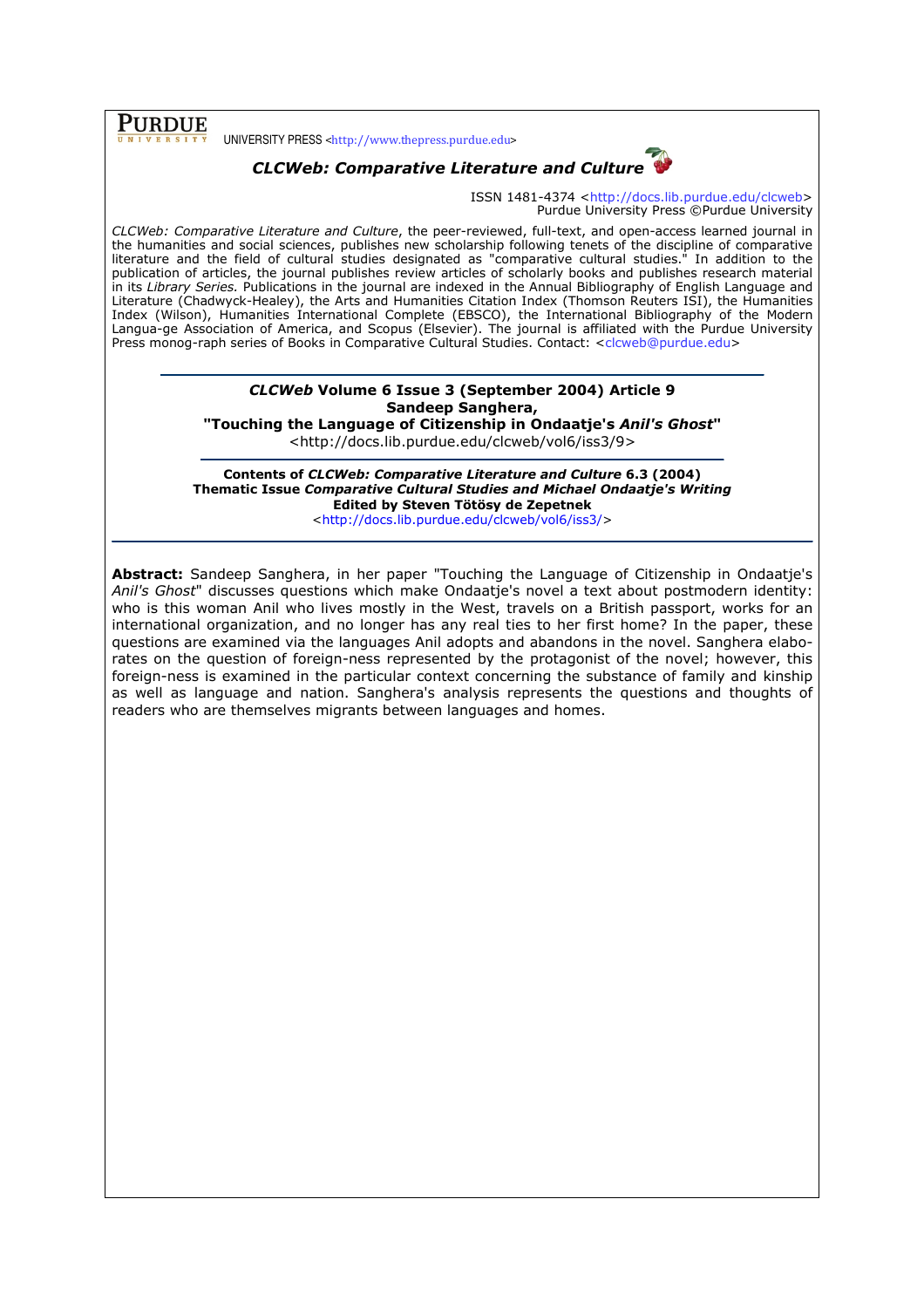Sandeep Sanghera, "Touching the Language of Citizenship in Ondaatje's Anil's Ghost" page 2 of 7 CLCWeb: Comparative Literature and Culture 6.3 (2004): <http://docs.lib.purdue.edu/clcweb/vol6/iss3/9>

#### Sandeep SANGHERA

#### The Motif of the Collector and History in Ondaatje's Work

Sri Lanka is the "wife of many marriages" writes Ondaatje in his Running in the Family (64). An island that "seduced all of Europe," it has been courted by many conquerors who, over time, have "stepped ashore and claimed everything with the power of their sword or bible or language" (64). With each courting and conquering, its identity has changed. And names are important as we learn with Sarath and Anil's hunt to locate Sailor's. The island's name has gone from Serendip to Ratnapida, meaning the "island of gems" and then from Taprobane to Zeloan (Running in the Family 64). And then variations on the last, Zeloan, its spelling changing from Zeilan to Seyllan to Ceilon to Ceylon. All that coming to a full stop (for now) with its present day name of Sri Lanka, a "tear," a "pendant off the ear of India" (Running in the Family 147, 63). Each name marks a "marriage" and each "marriage" marks the arrival of ships that "spilled their nationalities" onto its shores (Running in the Family 64). And that marks the muddling up of identity politics for that spilling, over many generations, eventually leading to almost everyone on that island being "vaguely related" with "Sinhalese, Tamil, Dutch, British, Burgher blood in them" all (Running in the Family 41). Identity, here, gets layered and that continued layering undermines the notion of the national subject. Just who and what is a Sri Lankan? "God alone, knows, your Excellency," answers Emil Daniels when asked that very question by a visiting British governor in the 1920s (Running in the Family 41) and this sentiment is echoed in the 1990s by Ondaatie himself in an interview for the magazine, New Letters: "It's pretty mixed," he says, "there was [this] sort of intermarrying -who knows what was going on" (Ondaatje qtd. in Presson 87).

Playing god then, Ondaatje tackles this confusion in a manner what Ajay Heble calls an inability to "articulate" one's own citizenship (190). And Ondaatje does the tackling in interesting ways; he does so via language. In Anil's Ghost, he presents Anil Tissera who, after a fifteen-year absence, returns to the land of her birth no longer able to speak the first language she learned. Ondaatje then posits the question, just who is Anil? Is she a foreigner? If so, is she American for that is where she studied and lives "mostly" or is she British for that is the passport she carries (Anil's Ghost 57)? Or as a representative of an international human rights centre based in Geneva, is she a mish-mash citizen of all things Western? In that context then, how does Sri Lanka fit in since, after all, that was her first home? That was the space where she first learned to walk and talk. So could she be hyphenated? But then is she a Sri Lankan-American or a Sri Lankan-Brit or is she just a generic Eastern-Western mix? Maybe she is a Sri Lankan returnee? Could she be just plain Sri Lankan? Or in having left and now no longer able to speak her mother tongue does that make her no longer Sri Lankan as well? Again and again, Anil's citizenship is examined in ways in which it is coveted and relinquished, conferred and revoked. And, again and again, all that is looked at via the lens of language for language proves to be the thing that either invites people into or ousts them from national homes.

"The last Sinhala word I lost / was vatura," writes Ondaatje in "Wells": "The word for water./ Forest water. The water in a kiss. The tears / I gave to my ayah Rosalin on leaving/ the first home of my life. // More water for her than any other / that fled my eyes again / this year, remembering her,/ a lost almost-mother in those years / of thirsty love" (Handwriting 50). And in Anil's Ghost, her "last conversation in Sinhala," writes Anil, "was the distressed chat she'd had with [her ayah], Lalitha ... that ended with her crying about missing egg *rulang* and curd with jaggery ... [and Lalitha] weeping, it felt, at the far ends of the world" (Anil's Ghost 145, 142). This last, tear-filled talk in her mother tongue is a costly one. Anil spends seven days eating little to save up enough money to place this call to Colombo. A month later, she falls under the "spell" of her "future, and soon-to-be, and eventually ex-husband" who enters her life "in bangles and on stilts" and, in doing so, symbolizes Sri Lanka to Anil (142). It is into his accepting ears then, that she spills words of longing for that place. She "whisper[s] her desire for jaggery … [for] jackfruit… refers to a specific barber in Bambalapitiya" (141). And is "understood." And that -- being understood -- makes all the "difference" (141). With her man, Anil needs neither to explain nor justify her longing for Sri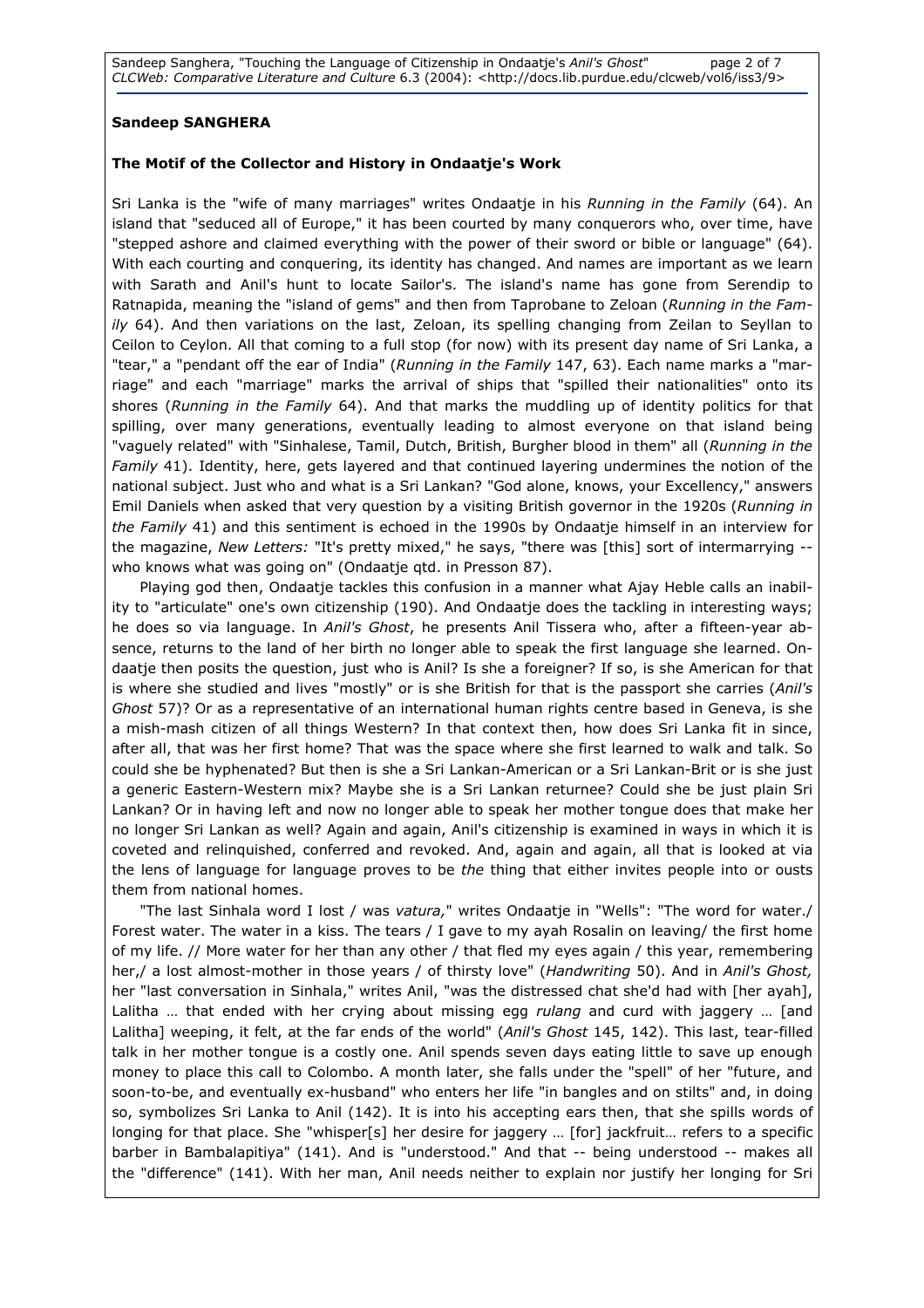Lanka. Because it is a longing that is felt, just as much, by him as well. It is shared. And that sharing does more than just knit husband and wife. Through intimate talk of intimate Sri Lankan spots, the two citizen themselves to the land they have left. In Ondaatje's words, they take "their country with them to [the] new place" (Ondaatje qtd. in Bush 240). With words, they bring Sri Lanka to London and with words, they hold onto that island.

The problem arises, however, when the man who once entered Anil's life "in bangles and on stilts," leaves. Anil and her husband's talks, albeit intimate, did take place within the "smoke of one bad marriage" (142). And that marriage burns to an end. Once "good-bye[s]" are said, Anil "emerge[s] with no partner. Cloudless at last" (144, 145). But she emerges having let go of more than just her man. In divorcing him, Anil loses the only one with whom she could speak of Sri Lanka. In leaving, he takes with him that sort of intimate talk which had linked Anil to that island: "with his departure, there was no longer any need to remember favorite barbers and restaurants along the Galle Road " (145). So she stops doing so. While her ex returns to Colombo to presumably walk along the very roads they once reminisced, Anil lets go of those same roads. He turns to Sri Lanka and she turns away. And that -- her turning away from her motherland -- is clearly tied up with letting go of her man. She never says his name out loud again, "she no longer [speaks] Sinhala to anyone" (145), and she no longer talks of Sri Lanka. All that is left is the sarong her parents send her every Christmas, the news clippings of swim meets, and her marginal missing of fans: "the island no longer [holds] her" (11). Citizenship is consciously let go. Anil then turns "fully to the place she [finds] herself in" (145). And that place is the field, the classroom, and the lab where bodies are exhumed for and examined. She settles into her studies, drawing her books close to her. In doing so, she settles into other languages as well: "I know the name of several bones in Spanish," she tells her lover Cullis, happily tired and slurring her words, " omoplato is this. Shoulder blade" -- the curve of shoulders, in fact, prove significant in locating language and, through that, securing for oneself citizenship; but more on that later -- " maxilar -- your upper jaw bone. Occipital -- the bone at the back of the skull"; and so on. " Cubito. Omoplato. Occipital " (34). Anil stands, clearly now, "alongside the language of science," she "practically memoriz[es]" Spitz and Fisher (145). She speaks this new language while falling asleep and even once asleep, "deep in the white linen bed," her hand continues to "move constantly as if brushing earth away" - - as if, that is, still digging and searching for bones -- for the words for bone (34). And standing not just "alongside the language of science" Anil now stands clearly on the side of English as well (145). English and not Sinhalese is now the language that roots her. And that is evidenced by her taking to Sri Lanka -- an island whose language she can no longer speak -- her girlfriend Leaf's American postcard. Suspicious of Sarath's alliances -- "her mind circling around" him -- she spins the postcard "between her thumbs" and rereads it to make herself "feel better" (28). Having returned to the land of her birth, Anil now turns to the English words of an "American bird" -- "some communication from the West" -- to ground her (29, 28). Anil's choices and transformation now explain her earlier conscious shifting of citizenship where she "had courted foreignness" (54) and it spotlights it through language where feeling "completed abroad," Anil speaks "just English" now (54, 36).

After fifteen years, Anil returns to Sri Lanka as an outsider who now turns to the Western world -- to its English words -- to center her. But the island does not quite let go of Anil. Initially, she is conferred citizenship by those who overlook her now knowing only "a little" Sinhala and attempt, instead, to write her back into the land she has left (9). "You were born here, no?" says the official who accompanies Anil from Katunayake airport to Colombo (9). "You have friends here, no?" Finally, he crowns her the "prodigal" daughter who has returned after fifteen years. But Anil flatly refuses all that, stating she has no friends there -- "not really" -- and is "not a prodigal … not at all" (10). Later, this link to the island is again brought up and again it is just as quickly dismissed by Anil: "So -- you are the swimmer!" are Sarath's first words of greeting to her --- words that are later echoed by Dr. Perera (16). That early (watery) celebrity citizens Anil to Sri Lanka. Although she has long been gone, her name lives on and that -- her name remembered -- matters poignantly for it is remembered in a place where names routinely, tragically go missing. Even Palipana's own name is erased from the latest edition of the Sinhala encyclopaedia. Ultimately,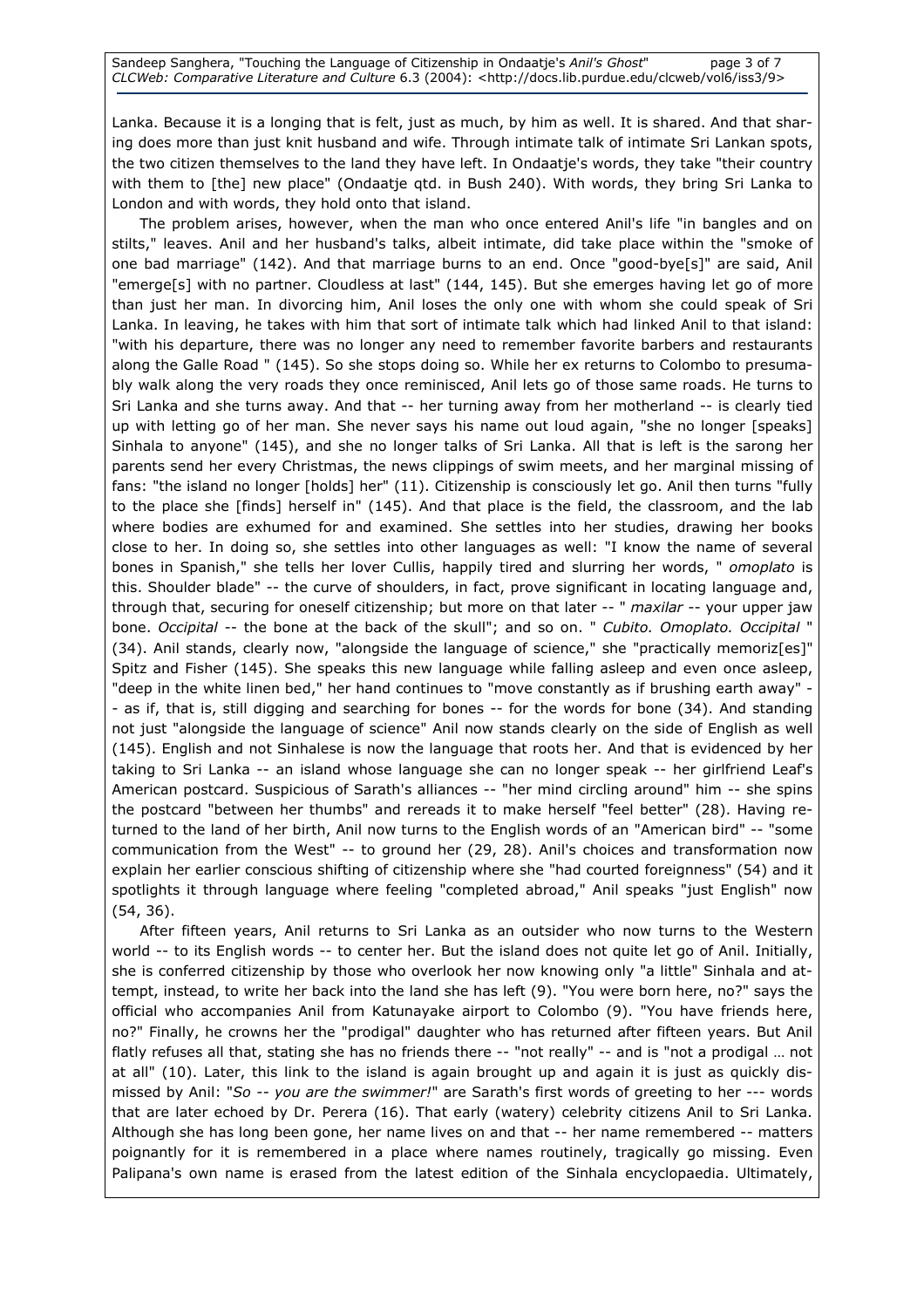that remembering points to her still belonging and although Anil acknowledges her Sri Lankan birth, she ignores this early celebrity and, in doing so, dismisses the citizenship that such celebrity affords her. "Not a swimmer," she tells Sarath, "right. Right," he answers backing off (17). Then as if to punctuate this fact, she later takes "two steps forward on the sharp stones and [dives into the river] with a belly flop" (48).

Others initially confer citizenship upon Anil who returns to the land of her birth no longer speaking Sinhalese. Soon, her citizenship -- once granted by the people -- is revoked by them as well. And this revoking is made public. Anil is asked to give a talk on poisoning and snakebite to an audience of local health professionals who could just as easily give the talk themselves and who, in fact, would be more fluent in it as it speaks of their space and not hers. After all, she left Sri Lanka fifteen years ago and now returns, dismissing the very things that root her to the island. And she does all that dismissing in the language of a "visiting journalist" speaking of "vainglorious government[s]" (27). Anil knows that the choice of subject for the talk is "intentional"; she knows it is an attempt to "level the playing field between the foreign-trained and the locally trained" and, in doing so, spotlight her status as a "foreign celebrity" who is no more knowledgeable or talented than the local experts (25). And all that serves to clearly place her outside of Sri Lanka. Anil's new citizenship -- as a foreigner -- is then neatly summed up by Chitra Abeysekera who greets her as that "woman from Geneva " (71). This revoking of Anil's Sri Lankan citizenship takes place most poignantly, however, when she is ousted out of the most intimate of spaces and is ousted clearly via language, that is, via her inability to speak Sinhalese. Anil pays a visit to her ayah, Lalitha, with whom, fifteen years ago, she had her "last conversation" in the first language she learned (145). She returns able to speak only "a little" and to "write" only "some" Sinhala (9, 36). A language in which they once wept, standing at "far ends" of the earth, is now a language "lost" with the two standing face to face (142, 22). Initially, both Anil and Lalitha transcend that linguistic divide through touch. They reach for each other and, in that reaching, communicate their affection. The "old woman was weeping; she put her hands out and ran them over Anil's hair. Anil held her arms. … She kissed Lalitha on both cheeks, having to bend down to her because she was small and frail." The two then sit down and that "lost language" sits down between them. Anil holds her ayah's hand in silence. Lalitha, in turn, can only point at a picture of her granddaughter to explain to Anil her relation to the woman with the "stern eyes" who witnesses their "sentimental moment" (22). The granddaughter speaks to her grandmother "loudly" in Tamil but her speaking it "loudly" when Lalitha is only "whispering" hints, perhaps, at that linguistic move being deliberate. Speaking in Tamil, the granddaughter chooses to speak intentionally a language from which Anil is even further removed from than Sinhalese. And she makes no offer to translate for Anil. In doing both, she uses language and the withholding of language to write Anil out of Lalitha's home. And that -- writing Anil out of the home of one "old woman" -- translates into writing Anil off the island (22).

The loss of language surfaces as an "ache" inside Anil (22), an ache which no one can translate for it is an ache that the body simply feels and where "there are no words" (7). But translation, up to now, is precisely what Anil has relied on. Aware that she is moving around the island with "only one arm of language," she turns to Sarath who serves as her Sinhalese-speaking right hand (54). It is Sarath who explains that she is a doctor to the man the two of them find crucified to tarmac (111). Sarath says "something to [Gunesena] over his shoulder and the man tentatively [gives] her his left hand ... Anil soak[s] a handkerchief in the saline solution and squeeze[s] it onto his palm, the bridge nail still in it" (112). Later, when she spots the same "markers of occupation" in a "squatting" Ananda as she had earlier in Sailor and wants to confirm that it is so, it is to Sarath she turns to translate her desire to touch the artist (166). "Sarath explain[s] … Anil [takes] hold of Ananda's ankle in both hands. She presse[s] her thumbs into the muscle and cartilage, move[s] them up a few inches above his ankle bone. There [is] a dry laugh from Ananda. Then down to the heel again." And finally, it is to Sarath that she must turn to communicate even the simplest of gratitude: "Please, will you thank him … [thank Ananda]" (179). Although Anil, here, relies on Sarath translating, there is a growing desire for her to move beyond such translation and to speak for herself. When she comes across Ananda carrying the skeleton of Sailor in his arms, she can only "nod imperceptibly [at him] to show there [is] no anger in her" (170). But she is unable to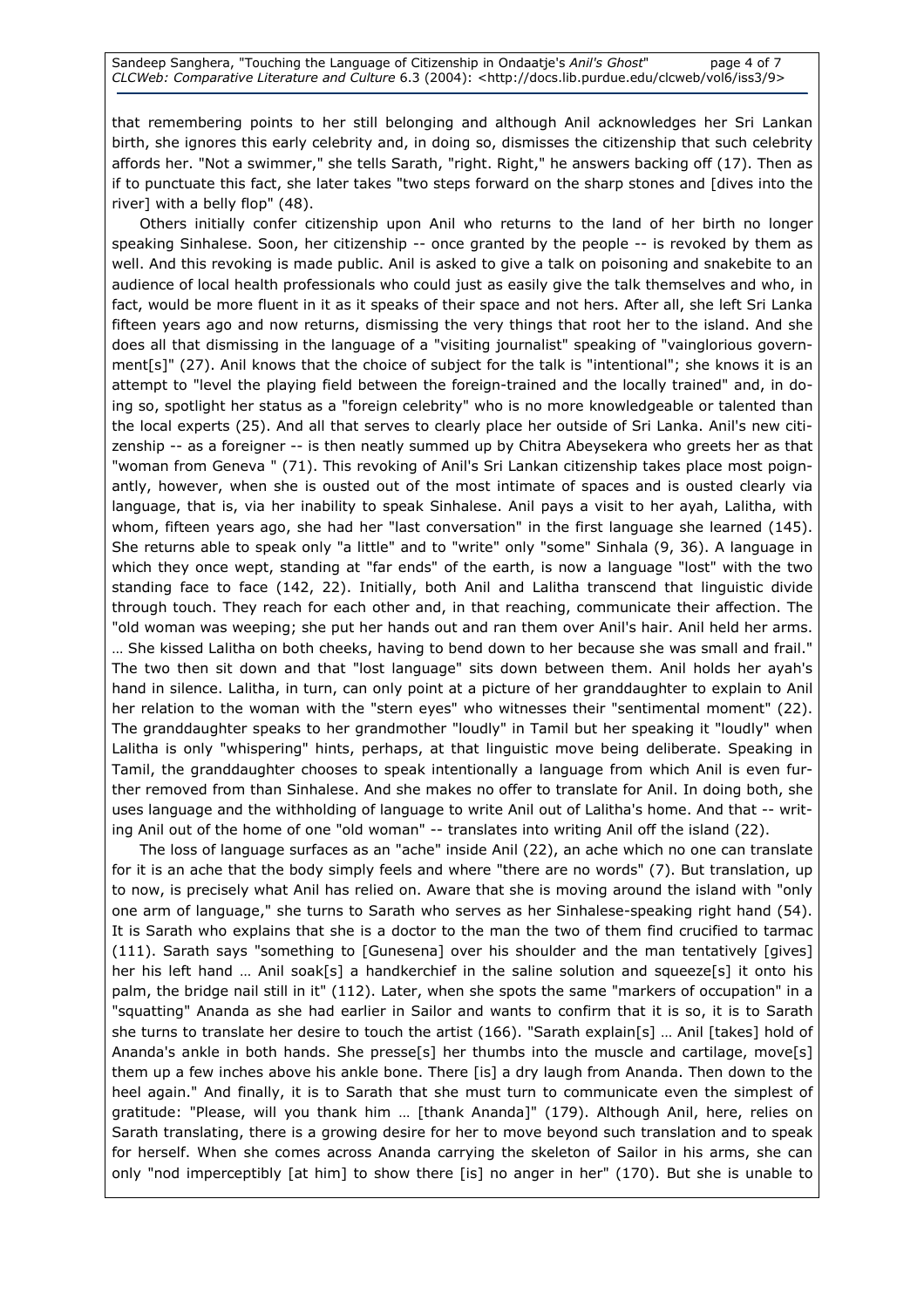#### Sandeep Sanghera, "Touching the Language of Citizenship in Ondaatje's Anil's Ghost" page 5 of 7 CLCWeb: Comparative Literature and Culture 6.3 (2004): <http://docs.lib.purdue.edu/clcweb/vol6/iss3/9>

explain that her need to touch this unnamed man is a need shared by both of them. Like these thoughts, there is so much more that is left unsaid such as when Anil wished she could have told Ananda "what Sailor's bone measurements meant in terms of posture and size. And he -- God knows what insights he had" (170). But having "long forgotten" not only the words but the "subtleties of the language" the two once shared" (170), she cannot. Now, there is only a nod to signify the absence of anger and these forgotten subtleties could be the key. If remembered and reclaimed, they could take Anil beyond language -- beyond the literal use of words -- and into a space where, through such subtleties, she could, in fact, communicate. And so, ironically, Anil could speak without having to say any words. Finding those subtleties then is equivalent to finding a kind of new tongue and finding that tongue could just open up the door to Sri Lanka's national home. Subtleties then are crucial; by learning the Sri Lankan language of subtleties, Anil could recitizen herself to the land she left. Before these subtleties can be learned, they must first be found. And found they are, in the body of the Sinhalese alphabet. In Running in the Family, Ondaatje writes of the subtlety and softness of written Sinhalese, "the most beautiful alphabet … the first alphabet" he -- and presumably Anil -- "ever copied" (83). Ondaatje draws the "self-portrait of language ... How to write" (Running in the Family 83) where the "physicality of language" Hutcheon 310) shows up quite clearly in Anil's Ghost as well (310). There, the curling softness of the Sinhalese alphabet translates itself onto the actual, *physical* body of the Sri Lankan as well, drawing, in effect, the "self-portrait" of a Sri-Lankan citizen. Like the letters which curve to resemble a "sickle, spoon, eyelid, … a lover's spine," there is a curve to the way in which characters move (83). And that curve surfaces, most clearly, in the form of the "Asian nod" (Anil's Ghost 16).

In the novel, this Asian nod appears again and again. For instance, Anil asks Gunesena if he lives near the place they are driving through. He answers by "roll[ing] his head slightly … a tactful yes and no" (113). At one point she enquires after Sarath's wife and the rest-house owner answers that she is very "nice," but with a "nod for proof, then a slight tilt of [the] head, a J stroke, to suggest possible hesitance in his own judgment" (57). And later on first meeting Sarath's teacher, Anil notes that Palipana's head "kept tilting as if trying to catch whatever was passing in the air around him" (85). Not just confined to the movement of the head, the "Asian nod" surfaces also in the ways in which words are said. Sarath's "Right … Right," spoken with a "drawl" and said "twice," is "like the … nod" (16). It is an "official and hesitant agreement for courtesy's sake but include[s] the suggestion that things [are] on hold" (16). In its curling movement then, the "Asian nod" gives a response that hints simultaneously at a "yes," a "no," and even a "maybe." Nothing is said directly and that is the Sri Lankan language of subtleties. Against this backdrop -- against the subtlety and softness of the Asian nod which echoes, in its circularity, written Sinhalese -- stands a very taut Anil. She "nod[s] exaggeratedly" and, at the age of sixteen, refuses adamantly adding even the curl of the letter e to her name … a curl suggested by an "astrologer-soothsayer" (26, 136). The e, in Anile, would have allowed the "fury to curve away" and the masculine edge to ease. But Anil, in refusing it, insists on standing tall, "taut and furious" instead (136). From then on, she moves through life like the final letter  $\ell$  in her name. Anil is "governed by verticals ... [by] the straight line" (Running in the Family 83). After all, "she'd hunted down [her] desired name like a specific lover she had seen and wanted, tempted by nothing else along the way" (Anil's Ghost 68). And she had gotten it, bargaining the name out of the hands of her brother. Likewise in Sri Lanka, Anil expects "clearly marked roads to the source of most mysteries" and so "obsessive[ly] tunnel[s] toward discovery" (69) where this is exemplified most by her search for absolutes -- for Truth -- on an island where "truth bounce[s] between gossip and vengeance. [Where] rumour slip[s] into every car and barbershop" (54). Where the search for truth involves "commissions and the favours of ministers ... involve[s] waiting politely for hours in ... office lobbies" (55). And where, when found, truth is not of any interest if "given directly, without … diversions and subtexts … without waltzing backwards," without that subtle, Asian nod of the head (55). And after all that, truth, in fact, may not even exist at all: "We have never had [it]. Not even with your work on bones," Palipana tells her, "Most of the time in our world, [it] is just opinion" (102). Still Anil, who cannot yet speak the language of subtleties, tunnels towards it, "banging through ancient concrete with a mallet" (66), trying to reach it. Believing stubbornly that once found, "truth shall set you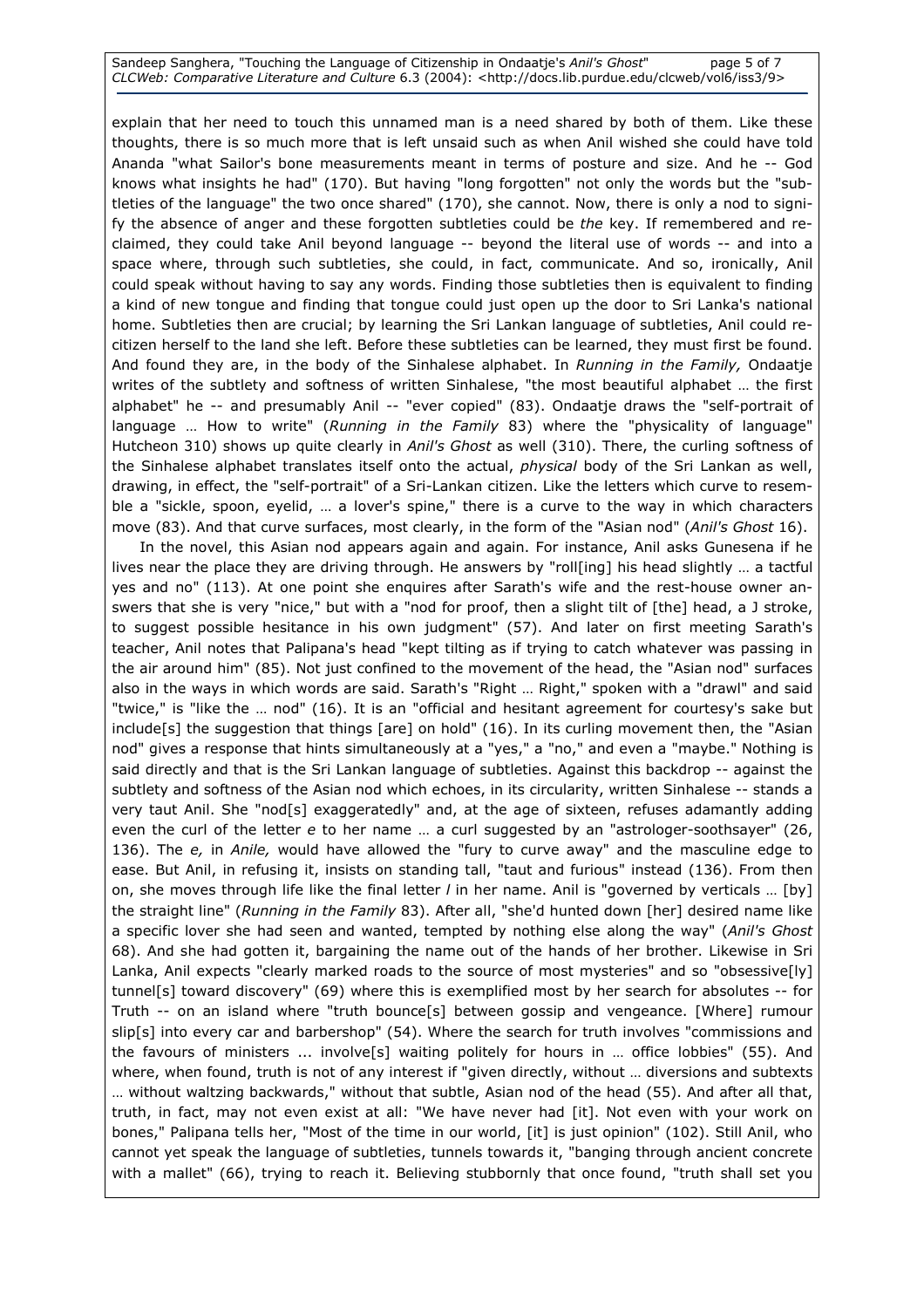free" while, all the while, Sarath tells her it is only "a flame against a sleeping lake of petrol" (102, 156). Anil's insistence on a Truth and her straight-line search for it in a place where there are no straight lines and maybe there is no truth ends up, again and again, writing her out of Sri Lanka's national home: "Doors that [she thinks] should be open, are closed" (44), Anil goes to "offices" and "can't get in" (44). She is not a citizen.

Finally, Anil begins to see that she is in a space where things constantly curl. Like the Sinhalese alphabet and the Asian nod, there is a curve to it all. And that becomes most pronounced and maybe most poignant when Anil's search for another absolute -- an Enemy -- circles back to her. Riding with Sarath and Ananda, "two hours before Ratnapura," the three are stopped by a roadblock. A "hand snake[s] into the jeep and snap[s] its fingers." Anil's identity card is handed over. It seems to give the soldiers "trouble," perhaps they are wondering just what country she is a citizen of? Next, her shoulder bag is emptied out "noisily" and the battery is pulled out of the back of her alarm clock and her "packets of batteries still sealed in plastic" are collected as well. The soldier then "walk[s] away and signal[s] them on." And with that, Anil becomes, in a way, a provider of arms. "The batteries are essential for making homemade bombs," Sarath tells her (162-63). Anil knows that and so she knows as well that her earlier insistence on drawing a line: "I don't know which side you are on," she once said to Sarath -- does not hold on an island where there are no lines (53). Here, there is "terror everywhere, from all sides … like being in a room with three suitors, all of whom [have] blood on their hands" (154). Here, one does not know "who [is] killing who[m]" (48). Or, for that matter, who is healing whom. While "dancing to a furious love song that can drum out loss" (182), Anil, herself, finally curls (182). She "throw[s] her head back, her hair a black plume, back almost to the level of her waist. Throws her arms too, to hold the ground … backward into the air … pivot[s] her hip … send[s] her feet over her … her loose skirt having no time to discover gravity and drop[s] before she is on the ground again" (181). This is a new Anil. Sarath "watches a person he has never seen. A girl insane, a druid in moonlight, a thief in oil. This is not the Anil he knows" (181). This Anil, who studies the bones of others, finally turns to her own body and locates a curve within her and in locating it, she becomes that curve. Dancing, she does a back flip: Anil, for the first time, echoes the place that she is in. The "way a person [takes] on and recognize[s] in himself the smile of a lover" (Running in the Family 54), Anil takes on and recognizes in herself the curve around her. She curls. And she curls in a place -- a space - where the Sinhalese alphabet -- "almost sickle, spoon, eyelid" ... curls ...where that Asian nod slowly circles and Sarath's drawl, which is like that nod, slowly curves too … where Truth circles and circles … and where the search for an Enemy curves back to Anil (83).

As Catherine Bush puts it, here is that point "where body and landscape merge" (245). The new Anil then turns to the bodies of others and locates, in them, that same curve as well. And in their curves, she finds language. And that -- curves housing words -- others have known all along: "Years ago [Sarath] and Palipana entered unknown rock darknesses, lit a match and saw hints of colour … [saw] the rock carving from another century of [a] woman bending … Palipana's arm follow[ed] the line of the mother's back bowed in affection or grief. An unseen child. All the gestures of motherhood harnessed. A muffled scream in her posture" (156, 157). Anil turns to the curve of shoulders and not backs but finds in those shoulders that same language as well, the language of loss and love. And that is a language Anil has known all along, has known long before her return to Sri Lanka. On an excavation, much earlier, in Guatemala, she saw: "a woman sitting within [a] grave … on her haunches, her legs under her as if in formal prayer, elbows in her lap, looking down at the remains of two bodies … a husband and a brother … lost … during an abduction a year earlier. Now it seemed as if the men were asleep beside each other on a mat in the afternoon … There are no words Anil knows that can describe, even for just herself, the woman's face. But the grief of love in that shoulder she will not forget, still remembers" (7). In Sri Lanka, her memory of Guatemala re-surfaces. Shoulders are spotted again and again but now they are touched. And that touch communicates. In the Emergency Services, a nurse approaches Gamini and touches him on the shoulder; "when he [does not] move she [keeps] her hand there. Anil [is] to remember all this very well. He [gets] up then, pocket[s] the book, and touche[s] one of the other patients and disappear[s] with him" (38). In the rest-house at Bandarawela, Sarath touches Anil's shoulder, takes